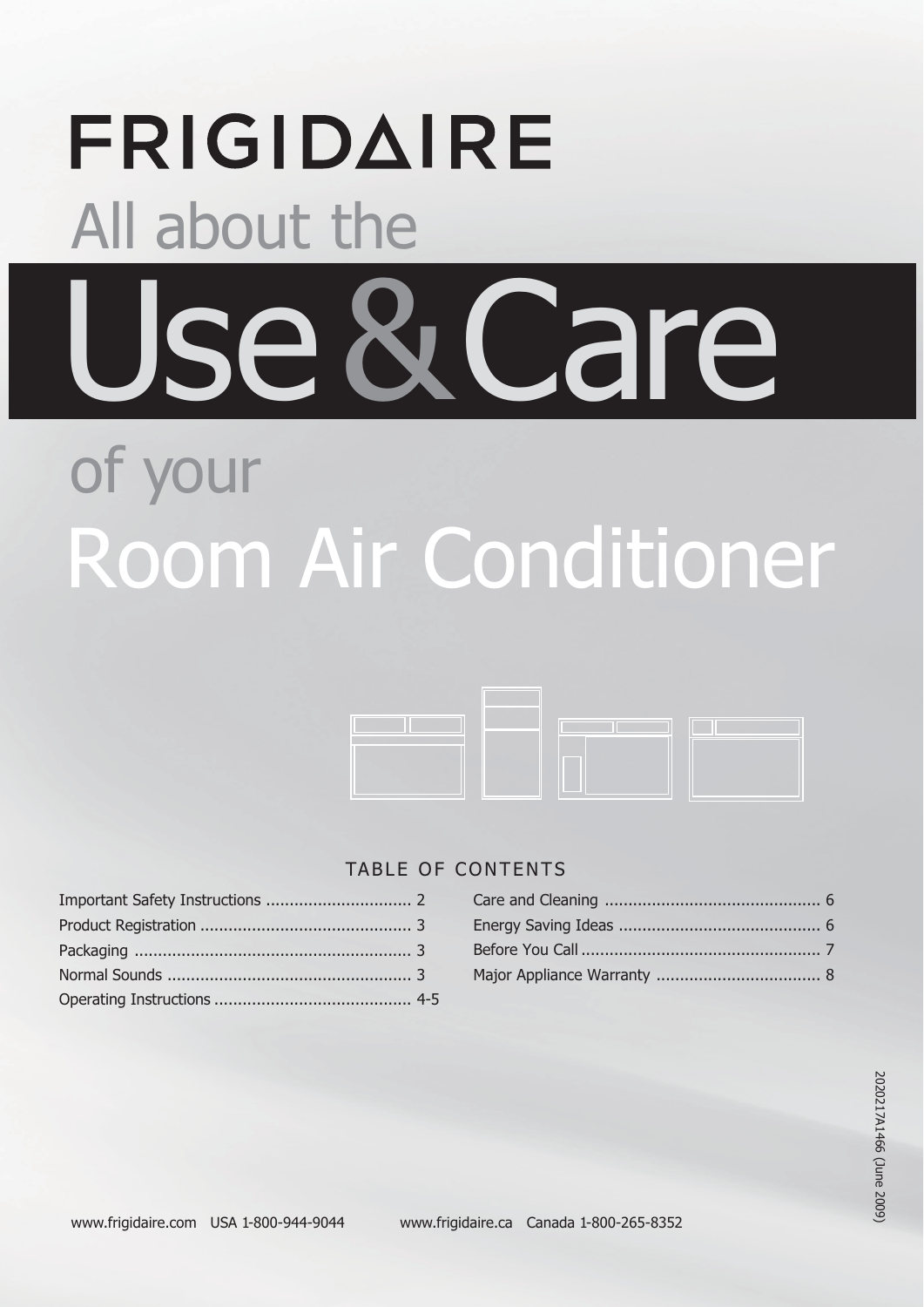## **NOTE:**

This USE & CARE MANUAL provides specific operating instructions for your model. Use the room air conditioner only as instructed in this USE & CARE MANUAL. These instructions are not meant to cover every possible condition and situation that may occur. Common sense and caution must be practiced when installing, operating, and maintaining any appliance.

## **NOTE:**

The power supply cord with

this air conditioner contains a current detection device designed to reduce the risk of fire.

Please refer to the section 'Operation of Current Device' for details.

In the event that the power supply cord is damaged, it cannot be repaired. It must be replaced with a cord from the product manufacturer.

## **WARNING**

Avoid fire hazard or electric shock. Do not use an extension cord or an adaptor plug. Do not remove any prong from the power cord.

#### **Grounding type wall receptacle**

**Do not, under any circumstances, cut, remove, or bypass the grounding prong.**

**Power supply cord with 3-prong grounding plug and current detection device**

## **WARNING**

#### **For Your Safety**

Do not store or use gasoline or other flammable vapors and liquids in the vicinity of this or any other appliance. Read product labels for flammability and other warnings.

## **WARNING**

#### **Prevent Accidents**

To reduce the risk of fire, electrical shock, or injury to persons when using your air conditioner, follow basic precautions, including the following:

- Be sure the electrical service is adequate for the model you have chosen. This information can be found on the serial plate, which is located on the side of the cabinet and behind the grille.
- If the air conditioner is to be installed in a window, you will probably want to clean both sides of the glass first. If the window is a triple-track type with a screen panel included, remove the screen completely before installation.
- Be sure the air conditioner has been securely and correctly installed according to the separate installation instructions provided with this manual. Save this manual and the installation instructions for possible future use in removing or reinstalling this unit.
- When handling the air conditioner, be careful to avoid cuts from sharp metal fins on front and rear coils.

## **WARNING**

### **Electrical Information**

The complete electrical rating of your new room air conditioner is stated on the serial plate. Refer to the rating when checking the electrical requirements.

- Be sure the air conditioner is properly grounded. To minimize shock and fire hazards, proper grounding is important. The power cord is equipped with a three-prong grounding plug for protection against shock hazards.
- Your air conditioner must be used in a properly grounded wall receptacle. If the wall receptacle you intend to use is not adequately grounded or protected by a time delay fuse or circuit breaker, have a qualified electrician install the proper receptacle.
- Do not run air conditioner without outside protective cover in place. This could result in mechanical damage within the air conditioner.
- **Do not use an extension cord or an adapter plug.**

## **READ THIS SECTION BEFORE ATTEMPTING TO OPERATE AIR CONDITIONER.** Unit must be upright for one hour prior to operating.

## **Operation of Current Device**

Plug in & press RESET



The power supply cord contains a current device that senses damage to the power cord. To test your power supply cord do the following:

- 1 Plug in the Air Conditioner.
- 2. The power supply cord will have TWO buttons on the plug head. Press the TEST button. You will notice a click as the RESET button pops out.
- 3. Press the RESET button. Again you will notice a click as the button engages.
- 4. The power supply cord is now supplying electricity to the unit. (On some products this is also indicated by a light on the plug head).



- Do not use this device to turn the unit on or off.
- Always make sure the RESET button is pushed in for correct operation.
- The power supply cord must be replaced if it fails to reset when either the TEST button is pushed, or it cannot be reset. A new one can be obtained from the product manufacturer.
- If power supply cord is damaged, it CANNOT be repaired. It MUST be replaced by one obtained from the product manufacturer.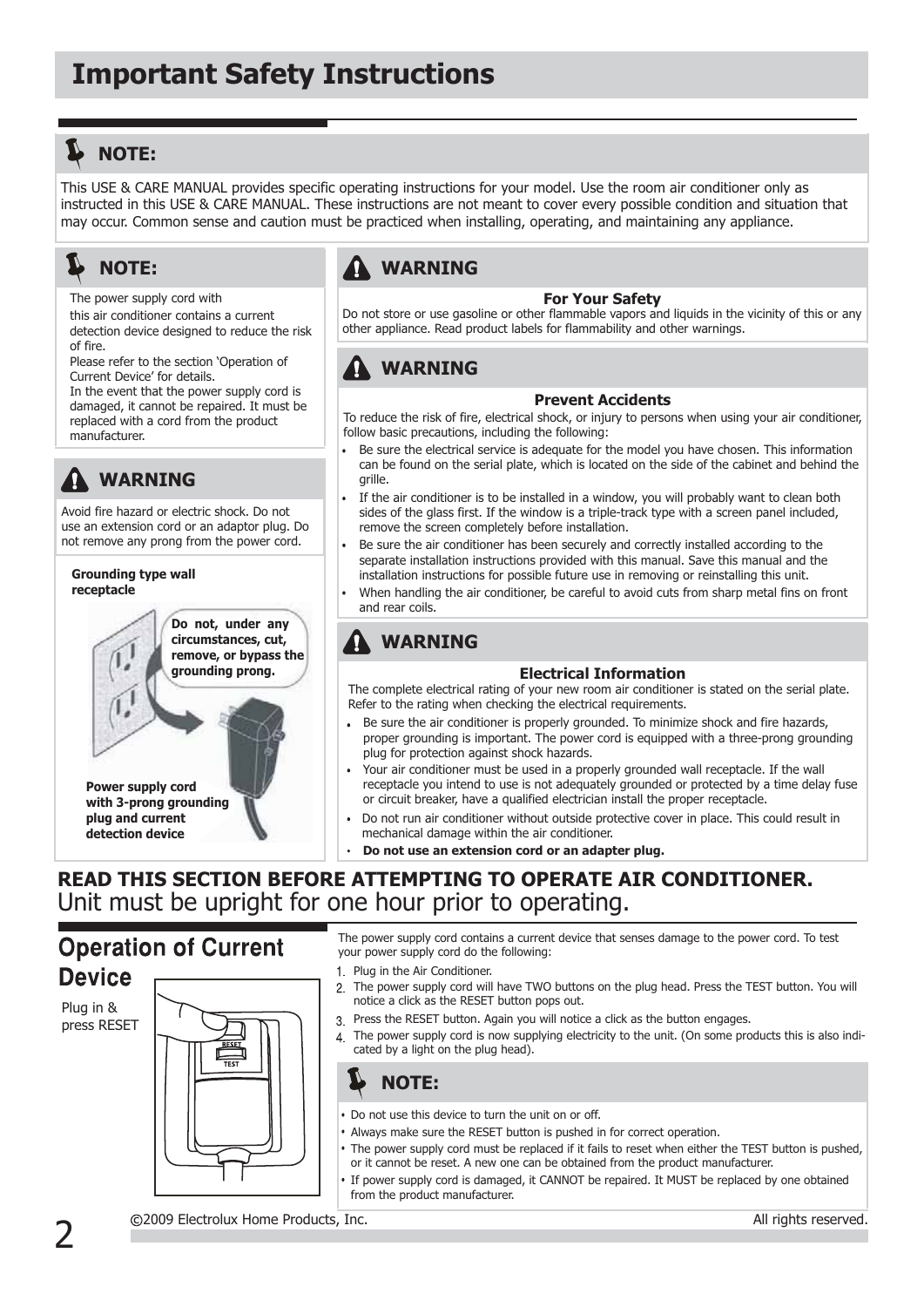# **Product Registration, Packaging & Normal Sounds**

#### **Record Your Model and Serial Numbers Product Registration**

Record in the space provided below the model and serial numbers. On all models, the serial plate is located on the outside of the cabinet.

**Model No.**

**Serial No.**

#### **Register Your Product**

The self-addressed PRODUCT REGISTRATION CARD should be filled in completely, signed and returned to the Frigidaire Company.

## **Packaging**

**Remove all packaging from inside the carton, along with any inserts placed into the side louvers.**



### **Normal Sounds** Today's high efficiency compressors may have a high pitched chatter during the cooling cycle. High pitched Chatter Unit may vibrate and make noise because of poor wall or window construction or incorrect installation. Vibration Pinging or Swishing Droplets of water hitting condenser during normal operation may cause "pinging or swishing" sounds. Sound of Rushing Air At the front of the unit, you may hear the sound of rushing air being moved by the fan. Gurgle/Hiss "Gurgling or hissing" noise may be heard due to refrigerant passing through evaporator during normal operation.

3 2009 Electrolux Home Products, Inc. All rights reserved.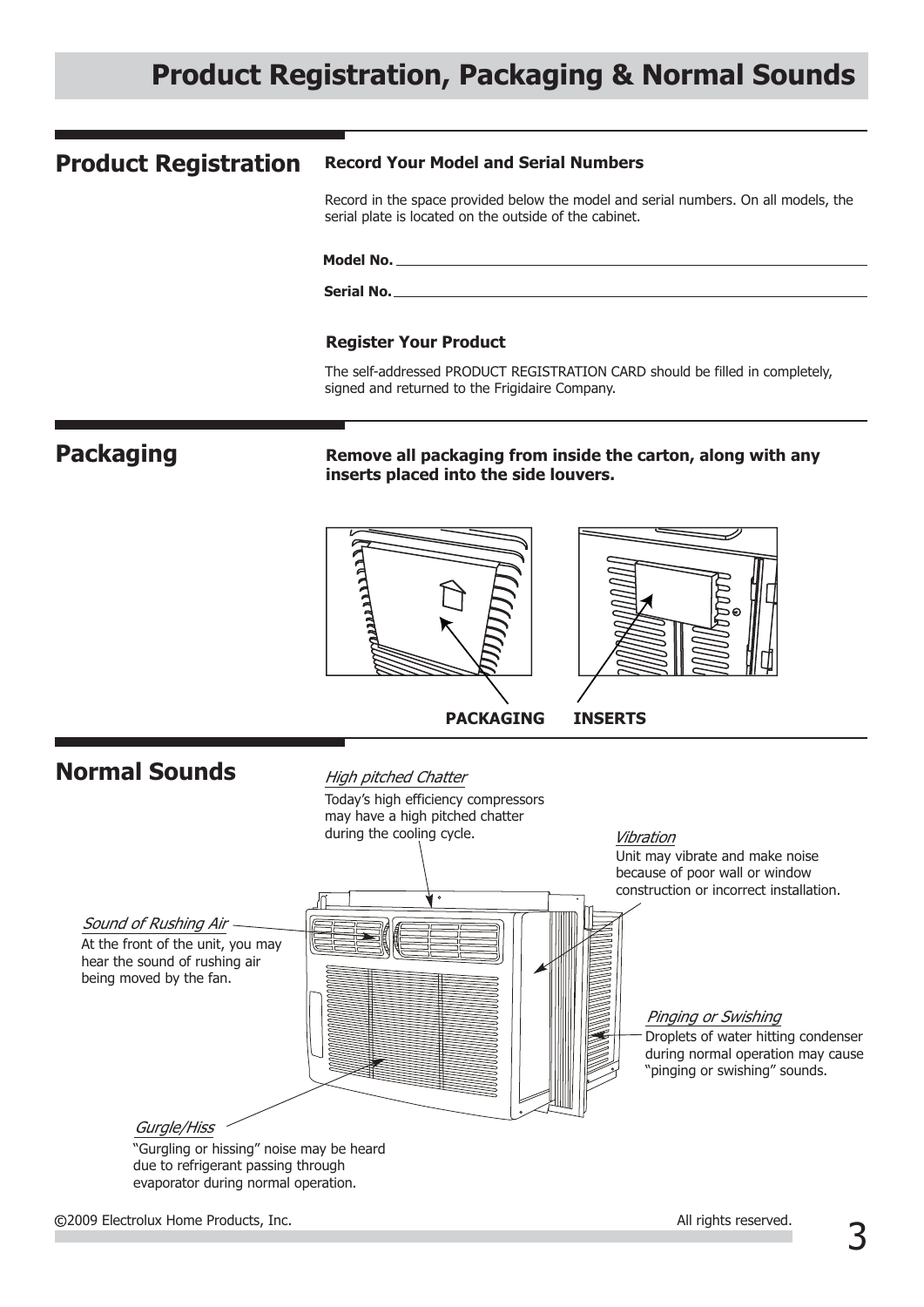## **Using Air Conditioner** To begin operating the air conditioner, follow these steps:

- 1 Set the temperature selector to the highest number (coldest or coolest setting).
- 2. Set the mode control to the highest COOL setting.
- Adjust the louvers for comfortable air flow (see Air Directional Louvers).
- Once the room has cooled, adjust the temperature selector to the setting you find most comfortable.

Review the "Operating Instructions" section for other settings.



**Operating Instructions** The controls featured in this manual are representative of many available models. Your model may offer slightly different features.

#### **Temperature Selector**

This is used to set the desired room temperature when the unit is being operated in the "COOL MODE".

To set the desired room temperature, rotate the selector switch to the desired setting. After the set temperature is achieved, the thermostat will automatically start and stop the compressor in order to maintain the desired set temperature.

Rotate the temperature selector clockwise for higher cool setting. Higher cool settings will provide lower room temperature. Rotate the temperature selector counter-clockwise for lower cool settings.

Lower cool settings will provide higher room temperature.

#### **Cool Mode**

The desired cool setting is selected by rotating the MODE knob to the appropriate location. "High Cool" has maximum cooling effect and airflow.

"Med" has the intermediate cooling effect and airflow.

"Low Cool" has minimum cooling effect and airflow.

Note:If your unit is equipped with a vent handle, keep it closed for maximum efficiency.

#### **Fan Mode**

Rotate the MODE knob to the left to select your choice of fan speeds for air circulation. Note: When selecting a fan speed, the compressor will not run. On models with a vent control, this mode can be used to remove stale air from the room, or to draw fresh air into the room. Check the section 'Additional Things You Should Know'.

## **WARNING**

Please always wait 3 minutes when turning unit off then on again, and when changing from cool to fan and back to cool. This prevents compressor from overheating & possible circuit breaker tripping. Failure to follow these instructions may be harmful to your unit.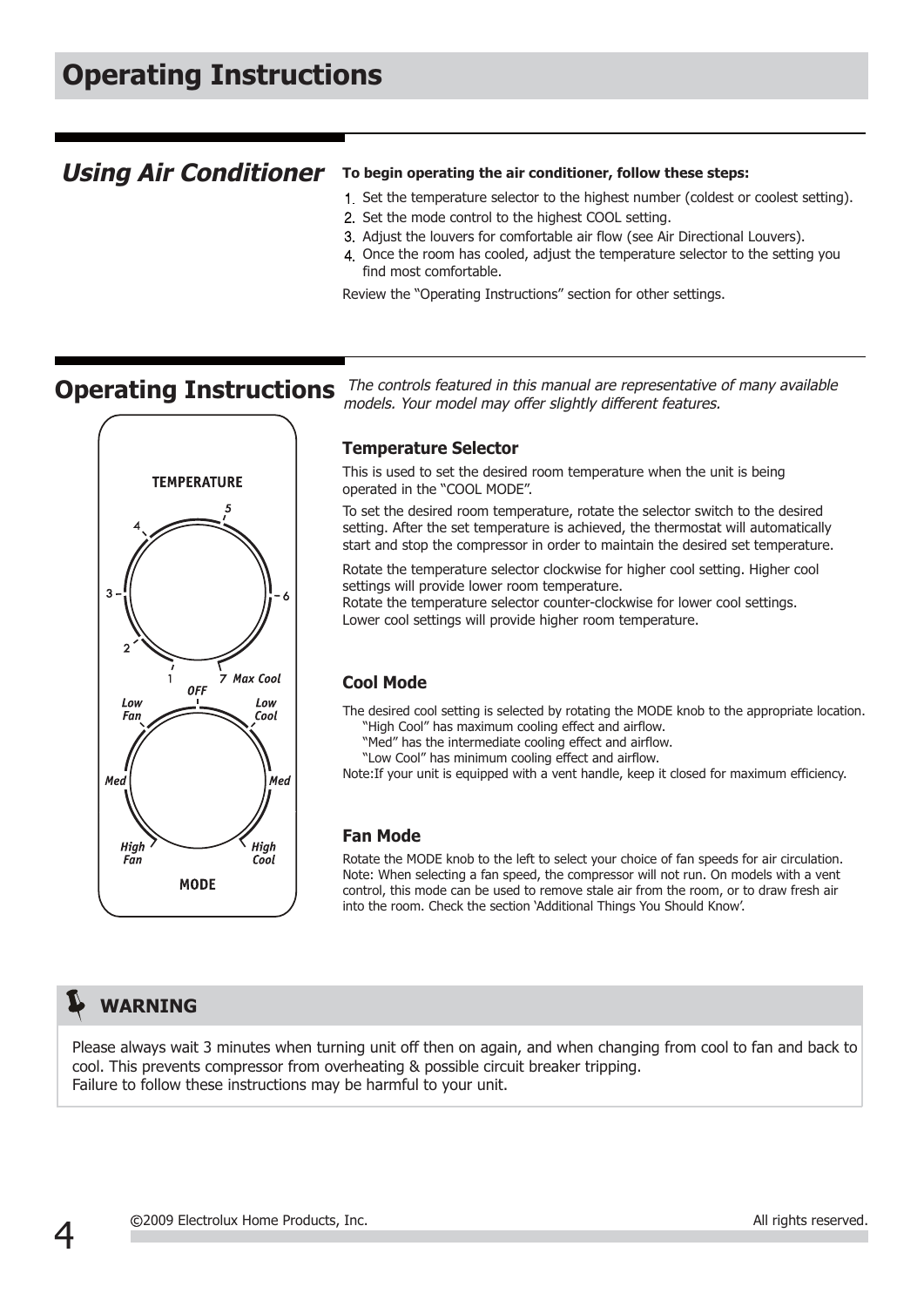## **Operating Instructions (continued)**



AUGER WHEELS

### **Air Directional Louvers**

Air directional louvers control air flow direction. Your air conditioner has the louver type described below.

#### **Auger Type**

The louvers will allow you to direct the air flow Up or Down and Left or Right throughout the room as needed. Rotate the Auger Wheels until the desired Left/Right direction is obtained. Pivot horizontal louvers until the desired Up/Down direction is obtained.

## **ADDITIONAL THINGS YOU SHOULD KNOW**

Now that you have mastered the operating procedure, here are more features that you should become familiar with.



Figure 1 (VENT CLOSED)



## **Fresh Air Vent Control (on some models)**

The Fresh Air Vent allows the air conditioner to:

- 1. Recirculate inside air Vent Closed (see Fig. 1)
- 2. Draw fresh air into the room Fresh Air (see Fig. 2)
- 3. Exchange air from the room Vent Open (see Fig. 3)



Figure 2 (FRESH AIR) Figure 3 (VENT OPEN)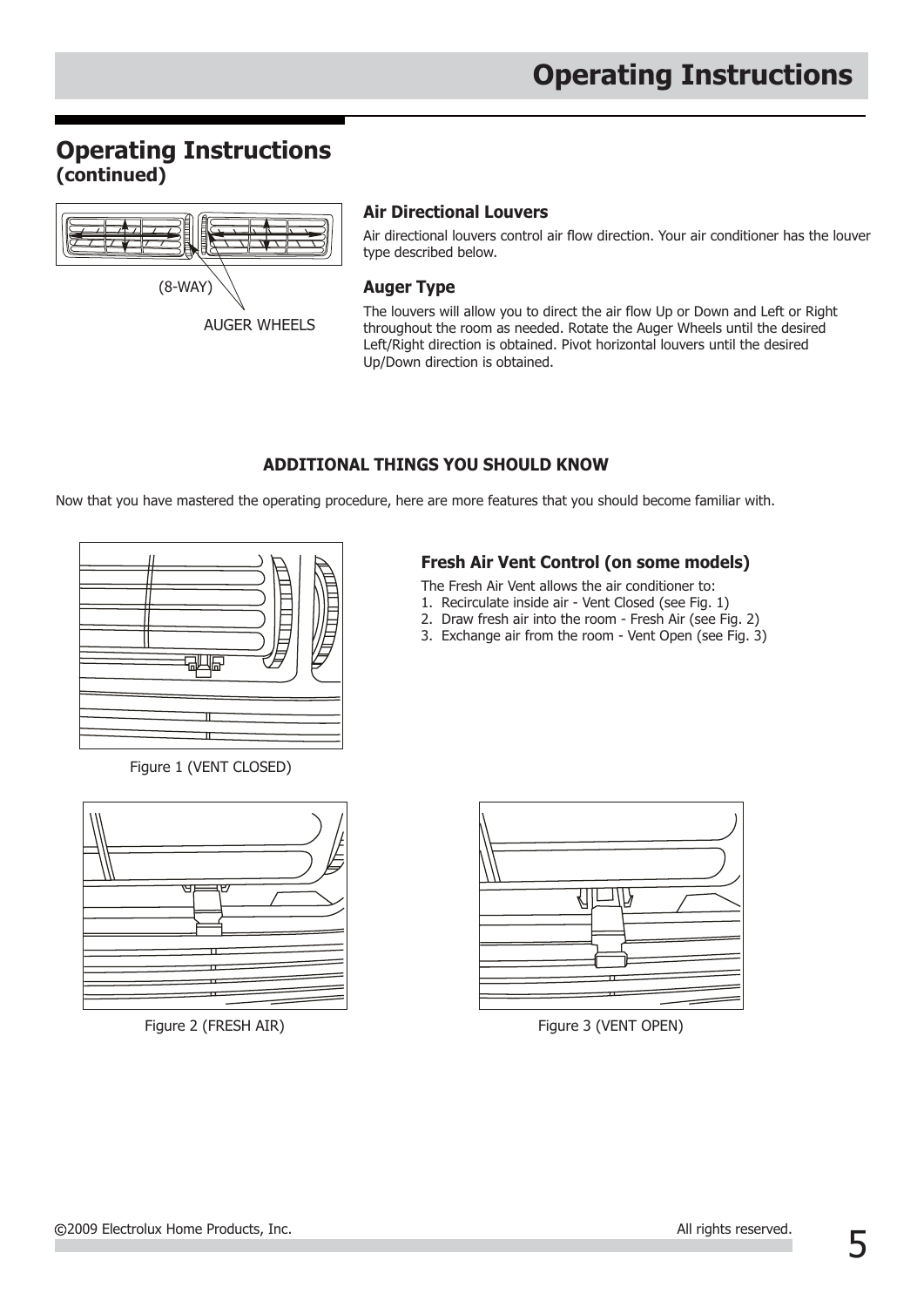

**Care and Cleaning** Clean your air conditioner occasionally to keep it looking new. Be sure to unplug **the unit before cleaning to prevent shock or fire hazards.**

#### **Air Filter Cleaning**

The air filter should be checked at least once a month to see if cleaning is necessary. Trapped particles in the filter can build up and cause an accumulation of frost on the cooling coils.

- Push the vent handle to the Vent Closed position(where applicable).
- Open the front panel.
- Grasp the filter by the center and pull up and out.
- Wash the filter using liquid dishwashing detergent and warm water. Rinse filter thoroughly. Gently shake excess water from the filter. Be sure filter is thoroughly dry before replacing
- Or instead of washing, you may vacuum the filter clean.

#### **Cabinet Cleaning**

- Be sure to unplug the air conditioner to prevent shock or fire hazard. The cabinet and front may be dusted with an oil-free cloth or washed with a cloth dampened in a solution of warm water and mild liquid dishwashing detergent. Rinse thoroughly and wipe dry.
- Never use harsh cleaners, wax or polish on the cabinet front.
- Be sure to wring excess water from the cloth before wiping around the controls.
- Excess water in or around the controls may cause damage to the air conditioner.
- Plug in air conditioner.

#### **Winter Storage**

If you plan to store the air conditioner during the winter, remove it carefully from the window according to the installation instructions. Cover it with plastic or return it to the original carton.

![](_page_5_Picture_20.jpeg)

- **Energy Saving Ideas**  $\cdot$  Do not block air flow inside with blinds, curtains or furniture; or outside with **shrubs, enclosures, or other buildings.**
	- The capacity of the room air conditioner must fit the room size for efficient and satisfactory operation.
	- Install the room air conditioner on the shady side of your home. A window that faces north is best because it is shaded most of the day.
	- Close the fireplace damper, floor and wall registers so cool air does not escape up the chimney and into the duct work.
	- Keep blinds and drapes in other windows closed during the sunniest part of the day.
	- Clean the air filter as recommended in the section "Care and Cleaning".
	- Proper insulation and weather stripping in your home will help keep warm air out and cool air in.
	- External house shading with trees, plants or awnings will help reduce the air conditioner's work load.
	- Operate heat producing appliances such as ranges, washers, dryers and dishwashers during the coolest part of the day.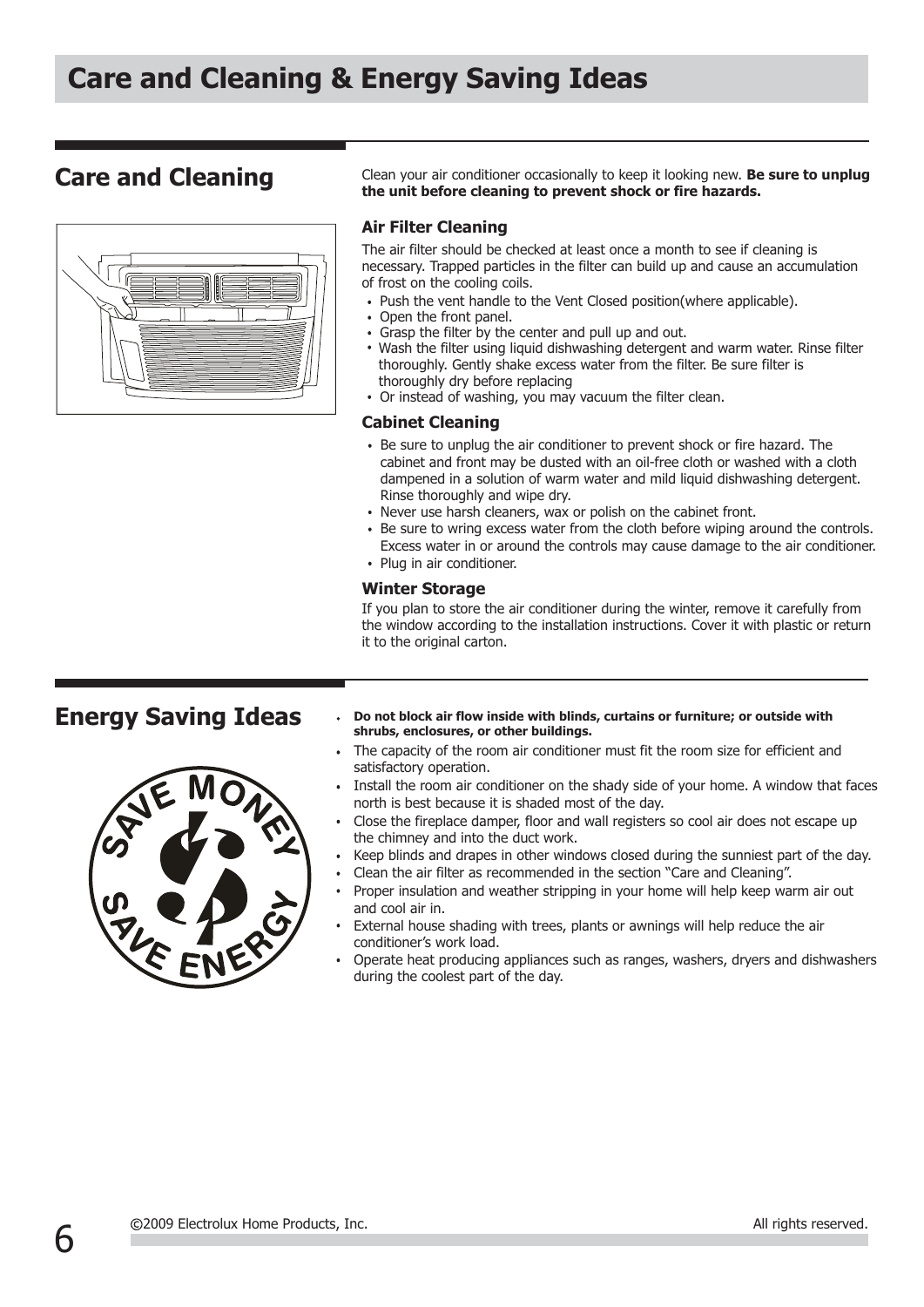Before calling for service, review this list. It may save you time and expense. This list includes common occurrences that are not the result of defective workmanship or materials in this appliance.

| <b>OCCURRENCE</b>                                                                                                | <b>SOLUTION</b>                                                                                                                                                                  |
|------------------------------------------------------------------------------------------------------------------|----------------------------------------------------------------------------------------------------------------------------------------------------------------------------------|
| Air conditioner will not operate.                                                                                | Wall plug disconnected. Push plug firmly into wall outlet.                                                                                                                       |
|                                                                                                                  | Plug Current Device tripped. Press the RESET button.                                                                                                                             |
|                                                                                                                  | House fuse blown or circuit breaker tripped. Replace fuse with time delay type or reset circuit breaker.                                                                         |
|                                                                                                                  | Selector Control in OFF position. Turn selector to ON (some models) or the desired FAN or COOL setting                                                                           |
|                                                                                                                  | Unit turned off by moving thermostat to a higher number and then immediately turning back to a colder<br>number. Wait approximately 3 minutes. Listen for compressor to restart. |
|                                                                                                                  | Unit turned off and then on too quickly. Turn unit off and wait 3 minutes before restarting.                                                                                     |
|                                                                                                                  | Temperature selector set too low. Adjust temperature selector to higher number for cooling.                                                                                      |
| Air from unit does not feel cold<br>enough.                                                                      | Turn selector to a higher COOL position.                                                                                                                                         |
|                                                                                                                  | Temperature selector set too warm. Set temperature selector to colder temperature.                                                                                               |
|                                                                                                                  | Room temperature below 60°F (16°C). Cooling may not occur until room temperature rises above<br>60 °F (16 °C).                                                                   |
|                                                                                                                  | Temperature sensing tube touching cold coil, located behind air filter. Straighten tube away from coil.                                                                          |
| Air conditioner cooling, but<br>room is too warm - ice forming                                                   | Outdoor temperature below 60 °F (16 °C). To defrost the coil, set selector to a FAN position. Then, set<br>thermostat to warmer position.                                        |
| on cooling coil behind decorative                                                                                | Air filter may be dirty. Clean filter. Refer to Care and Cleaning section. To defrost, set selector to FAN.                                                                      |
| front                                                                                                            | Temperature selector set too cold for night-time cooling. To defrost the coil, set selector to a FAN<br>position. Then, set temperature selector to warmer position.             |
| Air conditioner cooling, but room<br>is too warm - NO ice forming on<br>cooling coil behind decorative<br>front. | Dirty air filter - air restricted. Clean air filter. Refer to Care and Cleaning section.                                                                                         |
|                                                                                                                  | Temperature selector set too warm. Turn temperature selector clockwise to a colder setting.                                                                                      |
|                                                                                                                  | Air directional louvers positioned improperly. Position louvers for better air distribution.                                                                                     |
|                                                                                                                  | Front of unit is blocked by drapes, blinds, furniture, etc. - restricts air distribution. Clear blockage in<br>front of unit.                                                    |
|                                                                                                                  | Doors, windows, registers, etc. open - cool air escapes. Close doors, windows, registers, etc.                                                                                   |
|                                                                                                                  | Unit recently turned on in hot room. Allow additional time to remove "stored heat" from walls, ceiling,<br>floor and furniture.                                                  |
| Air conditioner turns on and off<br>rapidly.                                                                     | Dirty air filter - air restricted. Clean air filter.                                                                                                                             |
|                                                                                                                  | Outside temperature extremely hot. Set to High Cool to bring air through cooling coils more frequently.                                                                          |
| Noise when unit is cooling.                                                                                      | Air movement sound. This is normal. If too loud, turn selector to lower FAN setting.                                                                                             |
|                                                                                                                  | Sound of fan hitting water-moisture removal system. This is normal when humidity is high. Close doors,<br>windows and registers.                                                 |
|                                                                                                                  | Window vibration - poor installation. Refer to installation instructions or check with installer.                                                                                |
| <b>Water dripping INSIDE when</b><br>unit is cooling.                                                            | Improper installation. Tilt air conditioner slightly to the outside to allow water drainage. Refer to<br>installation instructions or check with installer.                      |
| Water dripping OUTSIDE when<br>unit is cooling.                                                                  | Unit removing large quantity of moisture from humid room. This is normal during excessively humid<br>days.                                                                       |
| Room too cold.                                                                                                   | Temperature selector set too high, set to a lower number on temperature dial.                                                                                                    |

## **If These Solutions Fail, Call 1-800-944-9044 For Frigidaire Service.**